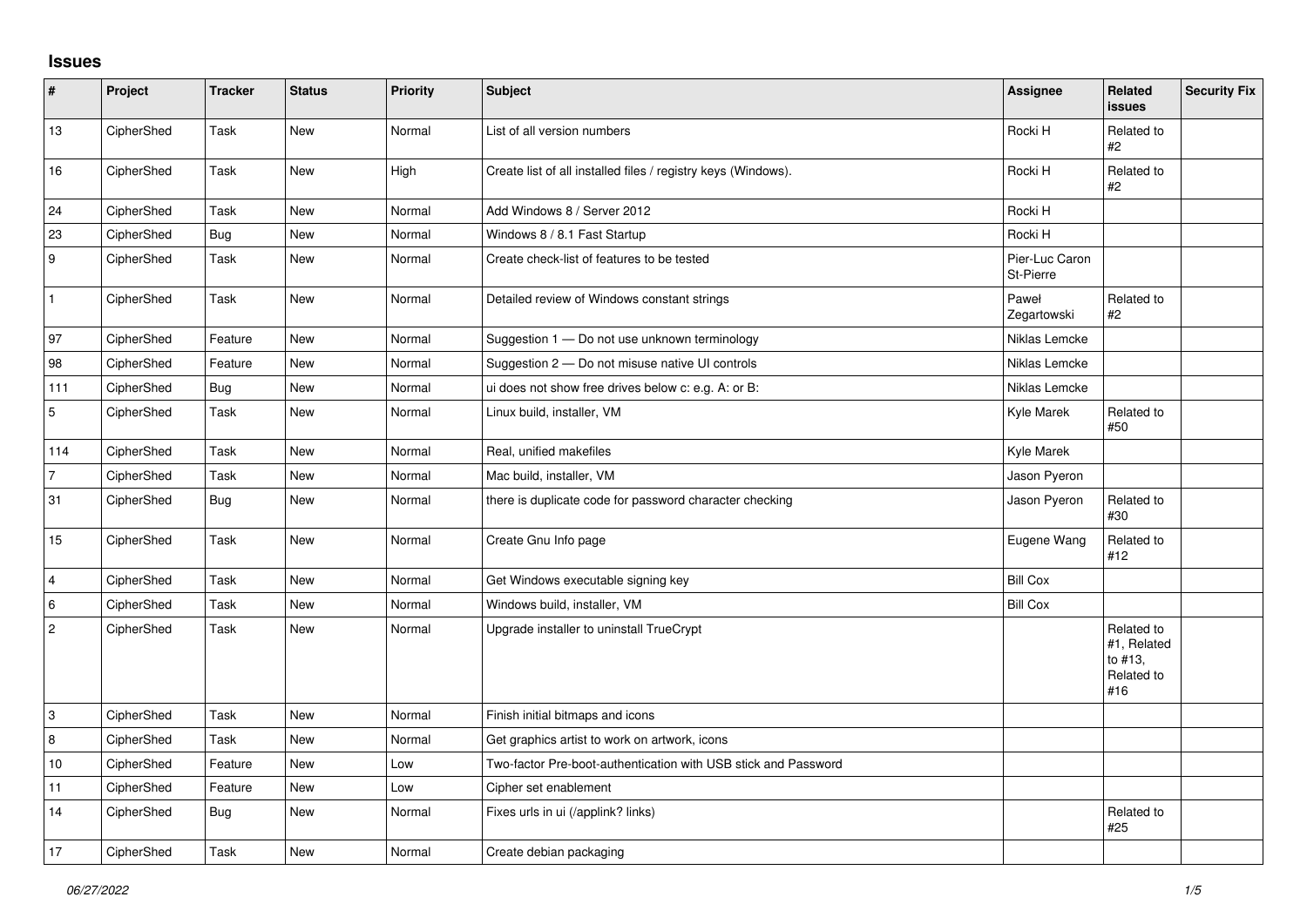| $\vert$ # | Project    | <b>Tracker</b> | <b>Status</b> | <b>Priority</b> | Subject                                                         | <b>Assignee</b> | Related<br>issues   | <b>Security Fix</b> |
|-----------|------------|----------------|---------------|-----------------|-----------------------------------------------------------------|-----------------|---------------------|---------------------|
| 18        | CipherShed | Task           | <b>New</b>    | Normal          | Create rpm packaging                                            |                 |                     |                     |
| 19        | CipherShed | Task           | New           | Normal          | Create pkgbuild for arch                                        |                 |                     |                     |
| 20        | CipherShed | Task           | <b>New</b>    | Normal          | Create dmg for os x                                             |                 |                     |                     |
| 21        | CipherShed | Bug            | New           | High            | Method of mounting may be exploited                             |                 |                     |                     |
| 25        | CipherShed | Task           | New           | Normal          | Broken applinks                                                 |                 | Related to<br>#14   |                     |
| 26        | CipherShed | <b>Bug</b>     | <b>New</b>    | Normal          | Large External Drive Support on Mac (>512byte sector size)      |                 |                     |                     |
| 32        | CipherShed | Feature        | New           | Normal          | truecrypt.ch ideas thread                                       |                 |                     |                     |
| 33        | CipherShed | Feature        | New           | Normal          | windows comamnd line volume creation                            |                 |                     |                     |
| 34        | CipherShed | Feature        | New           | Normal          | windows mount point support                                     |                 | Related to<br>#60   |                     |
| 36        | CipherShed | Feature        | New           | Normal          | support multiple actors to open an encrypted volume             |                 |                     |                     |
| 37        | CipherShed | Bug            | New           | High            | Open Crypto Audit Project issues                                |                 |                     |                     |
| 38        | CipherShed | Bug            | New           | High            | Weak Volume Header key derivation algorithm                     |                 | Blocked by<br>#49   |                     |
| 39        | CipherShed | <b>Bug</b>     | New           | High            | Sensitive information might be paged out from kernel stacks     |                 |                     |                     |
| 40        | CipherShed | <b>Bug</b>     | <b>New</b>    | High            | Multiple issues in the bootloader decompressor                  |                 |                     |                     |
| 41        | CipherShed | <b>Bug</b>     | New           | High            | Windows kernel driver uses memset() to clear sensitive data     |                 |                     |                     |
| 42        | CipherShed | Bug            | <b>New</b>    | High            | TC_IOCTL_GET_SYSTEM_DRIVE_DUMP_CONFIG kernel pointer disclosure |                 |                     |                     |
| 43        | CipherShed | Bug            | New           | High            | IOCTL_DISK_VERIFY integer overflow                              |                 |                     |                     |
| 44        | CipherShed | <b>Bug</b>     | <b>New</b>    | High            | TC_IOCTL_OPEN_TEST multiple issues                              |                 |                     |                     |
| 45        | CipherShed | <b>Bug</b>     | <b>New</b>    | High            | MainThreadProc() integer overflow                               |                 |                     |                     |
| 46        | CipherShed | <b>Bug</b>     | New           | High            | MountVolume() device check bypass                               |                 |                     |                     |
| 47        | CipherShed | Bug            | New           | High            | GetWipePassCount() / WipeBuffer() can cause BSOD                |                 |                     |                     |
| 48        | CipherShed | <b>Bug</b>     | New           | High            | EncryptDataUnits() lacks error handling                         |                 |                     |                     |
| 50        | CipherShed | Feature        | New           | Normal          | Linux FDE                                                       |                 | Related to<br>$\#5$ |                     |
| 52        | CipherShed | Feature        | New           | Low             | recovery utility & tools                                        |                 | Related to<br>#59   |                     |
| 53        | CipherShed | Feature        | New           | Low             | Portable / non-admin volume browser                             |                 |                     |                     |
| 54        | CipherShed | Feature        | New           | Low             | Self Destruct Password                                          |                 |                     |                     |
| 56        | CipherShed | <b>Bug</b>     | New           | Low             | FreeBSD support                                                 |                 |                     |                     |
| 57        | CipherShed | Feature        | New           | Normal          | Skein support                                                   |                 |                     |                     |
| 58        | CipherShed | Feature        | New           | Low             | Tablet / Touch screen / non-keyboard boot support               |                 |                     |                     |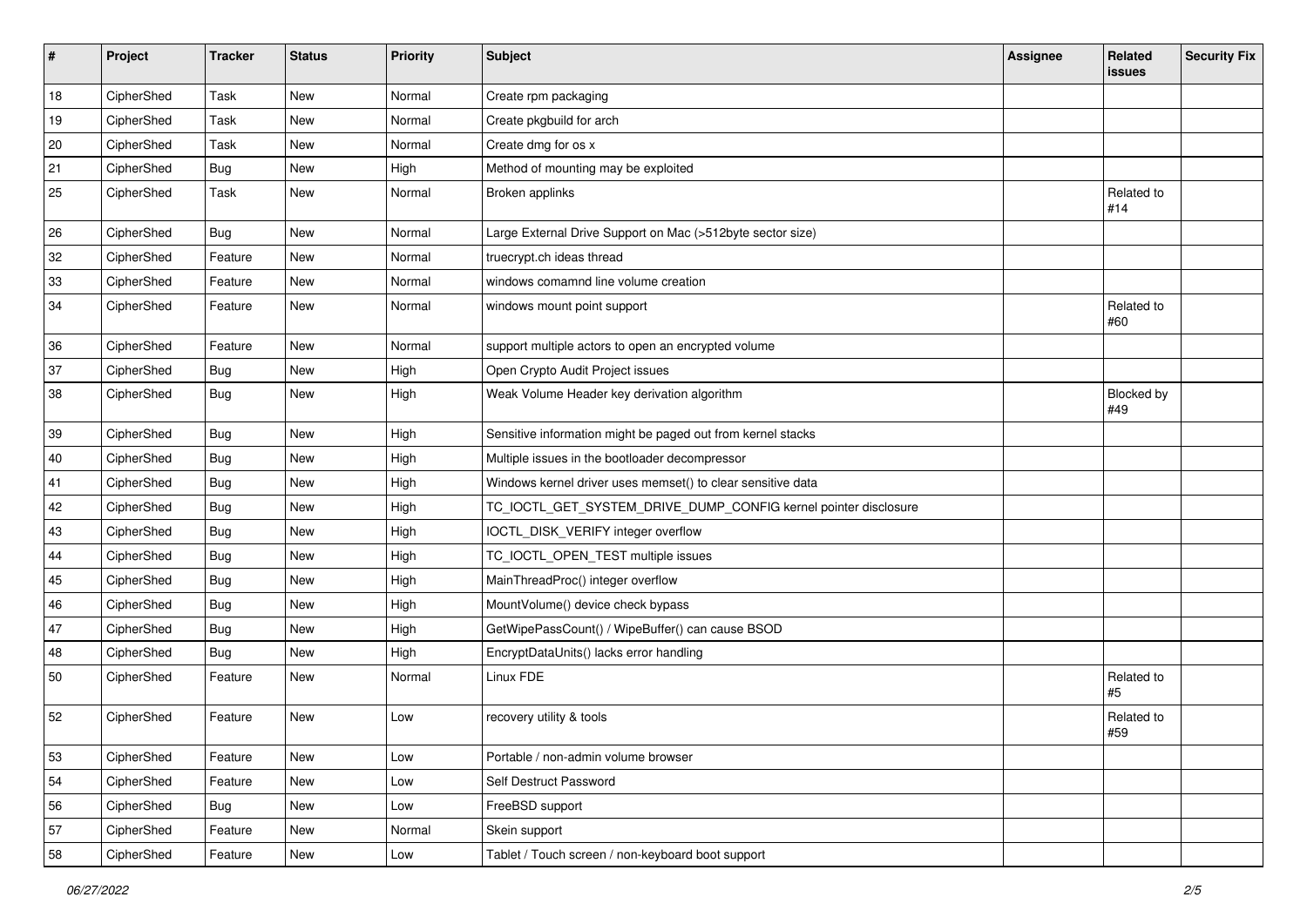| #            | Project    | <b>Tracker</b> | <b>Status</b> | Priority | <b>Subject</b>                                                                                           | <b>Assignee</b> | Related<br>issues | <b>Security Fix</b> |
|--------------|------------|----------------|---------------|----------|----------------------------------------------------------------------------------------------------------|-----------------|-------------------|---------------------|
| 59           | CipherShed | Bug            | New           | Low      | optimized rescue disk                                                                                    |                 | Related to<br>#52 |                     |
| 60           | CipherShed | Feature        | New           | Normal   | Enhanced UX - shell extension for container management                                                   |                 | Related to<br>#34 |                     |
| 61           | CipherShed | Feature        | New           | Normal   | optionally support TPM                                                                                   |                 |                   |                     |
| 62           | CipherShed | Feature        | <b>New</b>    | Normal   | Administrative Configuration for Enterprise IT                                                           |                 |                   |                     |
| 63           | CipherShed | <b>Bug</b>     | New           | Normal   | 64 bit gui on 64 bit systems                                                                             |                 | Related to<br>#65 |                     |
| 64           | CipherShed | Task           | <b>New</b>    | Normal   | Rewrite or remove LongReverse in Common/Dlgcode.c                                                        |                 |                   |                     |
| 65           | CipherShed | Feature        | <b>New</b>    | Normal   | pure 64 bit version for windows                                                                          |                 | Related to<br>#63 |                     |
| 66           | CipherShed | Feature        | <b>New</b>    | Normal   | provide robust API for usermode interaction with kernel driver                                           |                 |                   |                     |
| 67           | CipherShed | Feature        | New           | Normal   | print a backup                                                                                           |                 |                   |                     |
| 69           | CipherShed | Feature        | <b>New</b>    | Low      | integration test: mounting and sharing volumes                                                           |                 |                   |                     |
| 70           | CipherShed | Feature        | New           | Normal   | track git info in build                                                                                  |                 |                   |                     |
| 71           | CipherShed | <b>Bug</b>     | New           | High     | passwords using non-ascii                                                                                |                 |                   |                     |
| 72           | CipherShed | <b>Bug</b>     | New           | Normal   | The installation fails, but a message (from windows?) says it succeeds and asks if you want<br>to reboot |                 |                   |                     |
| 73           | CipherShed | Bug            | New           | Normal   | Truecrypt icon showing in taskbar                                                                        |                 |                   |                     |
| 74           | CipherShed | Bug            | New           | Normal   | Hardcoded Build date in Help->About window                                                               |                 |                   |                     |
| 75           | CipherShed | Feature        | New           | Low      | code coverage - ConvertUTF.c                                                                             |                 |                   |                     |
| 76           | CipherShed | <b>Bug</b>     | New           | Normal   | MakeSelfExtractingPackage used in CI cannot have dialog boxes                                            |                 |                   |                     |
| 78           | CipherShed | <b>Bug</b>     | New           | Normal   | update the ciphershed.org website, automatically                                                         |                 |                   |                     |
| 79           | CipherShed | Feature        | New           | Low      | document a list of file systems compatible with Hidden Volume usage                                      |                 |                   |                     |
| 80           | CipherShed | <b>Bug</b>     | <b>New</b>    | Low      | TEST CASE: ubuntu 14 GUI install                                                                         |                 |                   |                     |
| 81           | CipherShed | Feature        | New           | Normal   | Decrypt System drive via commandline                                                                     |                 |                   |                     |
| 82           | CipherShed | Feature        | New           | Normal   | add sparse file detection to non-windows versions                                                        |                 |                   |                     |
| 83           | CipherShed | <b>Bug</b>     | New           | Normal   | deduplicate file names                                                                                   |                 |                   |                     |
| 84           | CipherShed | Bug            | New           | Normal   | wcsncpy is subject to buffer overflow                                                                    |                 |                   |                     |
| 85           | CipherShed | <b>Bug</b>     | New           | Normal   | Digcode.c is 9917 lines long, split it up                                                                |                 |                   |                     |
| 87           | CipherShed | Feature        | New           | Low      | support multiple hidden volumes                                                                          |                 |                   |                     |
| 88           | CipherShed | <b>Bug</b>     | New           | Normal   | smart card support for containers                                                                        |                 |                   |                     |
| 89           | CipherShed | Feature        | New           | Normal   | Support the Common Criteria Collaborative Protection Profile for Full Disk Encryption                    |                 |                   |                     |
| $ 90\rangle$ | CipherShed | Feature        | New           | Normal   | cipher setting preference file                                                                           |                 |                   |                     |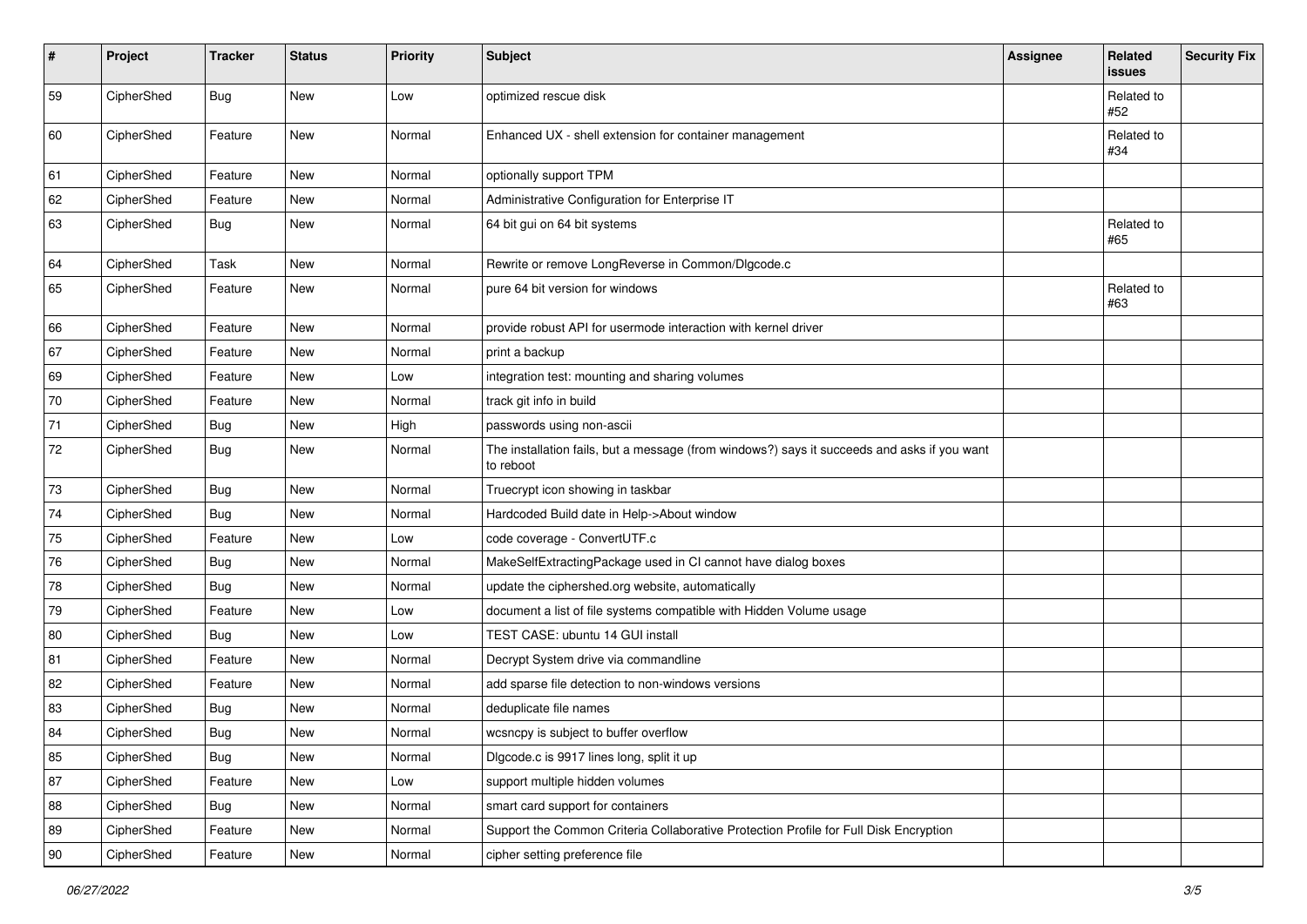| #   | Project    | <b>Tracker</b> | <b>Status</b> | Priority  | <b>Subject</b>                                                                                                                             | <b>Assignee</b> | <b>Related</b><br><b>issues</b> | <b>Security Fix</b> |
|-----|------------|----------------|---------------|-----------|--------------------------------------------------------------------------------------------------------------------------------------------|-----------------|---------------------------------|---------------------|
| 91  | CipherShed | Feature        | New           | Normal    | use linked libraries in kernel driver to isolate logical units and later support plugins                                                   |                 |                                 |                     |
| 92  | CipherShed | Feature        | New           | Normal    | allow change of cipher/key on encrypted container without decrypting                                                                       |                 |                                 |                     |
| 93  | CipherShed | Feature        | New           | Normal    | support "quick" encrypt for new media (especially flash/SSD)                                                                               |                 |                                 |                     |
| 94  | CipherShed | <b>Bug</b>     | New           | High      | CipherShed Volume Creation Wizard: Encryption of Host Protected Area":"Encryption of Host<br>Protected Area" class #32770 not initialized? |                 |                                 |                     |
| 95  | CipherShed | <b>Bug</b>     | New           | Normal    | Platform/SystemException.h and Common/Exception.h define the same class/struct                                                             |                 |                                 |                     |
| 96  | CipherShed | Feature        | New           | Normal    | installer to incorporate a post-installation quick-start wizard                                                                            |                 |                                 |                     |
| 102 | CipherShed | Feature        | New           | Normal    | support for serial console in bootloader                                                                                                   |                 |                                 |                     |
| 103 | CipherShed | Task           | <b>New</b>    | Low       | <b>Const Correctness</b>                                                                                                                   |                 |                                 |                     |
| 106 | CipherShed | Task           | New           | Low       | Disable GitHub issue tracker                                                                                                               |                 |                                 |                     |
| 116 | CipherShed | <b>Bug</b>     | New           | Normal    | create an option for private/global volume mounting                                                                                        |                 |                                 |                     |
| 99  | CipherShed | Feature        | New           | Normal    | Suggestion 3-Separate required and optional input parameters                                                                               |                 |                                 |                     |
| 100 | CipherShed | Feature        | New           | Normal    | Suggestion 4-Display the consequences of an action immediately (Immediacy of<br>consequences)                                              |                 |                                 |                     |
| 108 | CipherShed | Bug            | New           | Urgent    | Open Crypto Audit Project TrueCrypt CS-TC-2 - AES implementation susceptible to<br>cache-timing attacks                                    |                 |                                 |                     |
| 118 | CipherShed | Bug            | <b>New</b>    | Normal    | upgrading truecrpyt fails if truecrypt is pinned to the taskbar                                                                            |                 |                                 |                     |
| 121 | CipherShed | Feature        | New           | Normal    | Support "not" burning CD on encrypting disk operation                                                                                      |                 | Related to<br>#68               |                     |
| 122 | CipherShed | Feature        | New           | Normal    | support key escrow                                                                                                                         |                 | Related to<br>#68               |                     |
| 124 | CipherShed | Feature        | New           | Normal    | investigate switch to FUDforum from phpBB                                                                                                  |                 |                                 |                     |
| 107 | CipherShed | <b>Bug</b>     | New           | Immediate | Open Crypto Audit Project TrueCrypt CS-TC-1 - CryptAcquireContext may silently fail in<br>unusual scenarios                                |                 |                                 |                     |
| 109 | CipherShed | <b>Bug</b>     | <b>New</b>    | High      | Open Crypto Audit Project TrueCrypt CS-TC-3 - Keyfile mixing is not cryptographically sound                                                |                 |                                 |                     |
| 110 | CipherShed | <b>Bug</b>     | New           | High      | Open Crypto Audit Project TrueCrypt CS-TC-4 - Unauthenticated ciphertext in volume<br>headers                                              |                 |                                 |                     |
| 123 | CipherShed | <b>Bug</b>     | <b>New</b>    | Normal    | losetup anomaly with OpenSUSE 13.1                                                                                                         |                 |                                 |                     |
| 22  | CipherShed | Bug            | In Progress   | High      | Change name of software for "1.0" release.                                                                                                 | Jason Pyeron    |                                 |                     |
| 51  | CipherShed | Bug            | In Progress   | Normal    | <b>GUID Partition Table (GPT)</b>                                                                                                          | Jason Pyeron    | Related to<br>#55               |                     |
| 55  | CipherShed | Bug            | In Progress   | Normal    | Unified Extensible Firmware Interface (UEFI)                                                                                               | Jason Pyeron    | Related to<br>#51               |                     |
| 12  | CipherShed | Task           | In Progress   | Normal    | Write Documentation                                                                                                                        | Eugene Wang     | Related to<br>#15               |                     |
| 29  | CipherShed | Bug            | Resolved      | Normal    | Audit of 04af5c7 - Buffer Overflow: strcpy                                                                                                 | Jason Pyeron    |                                 |                     |